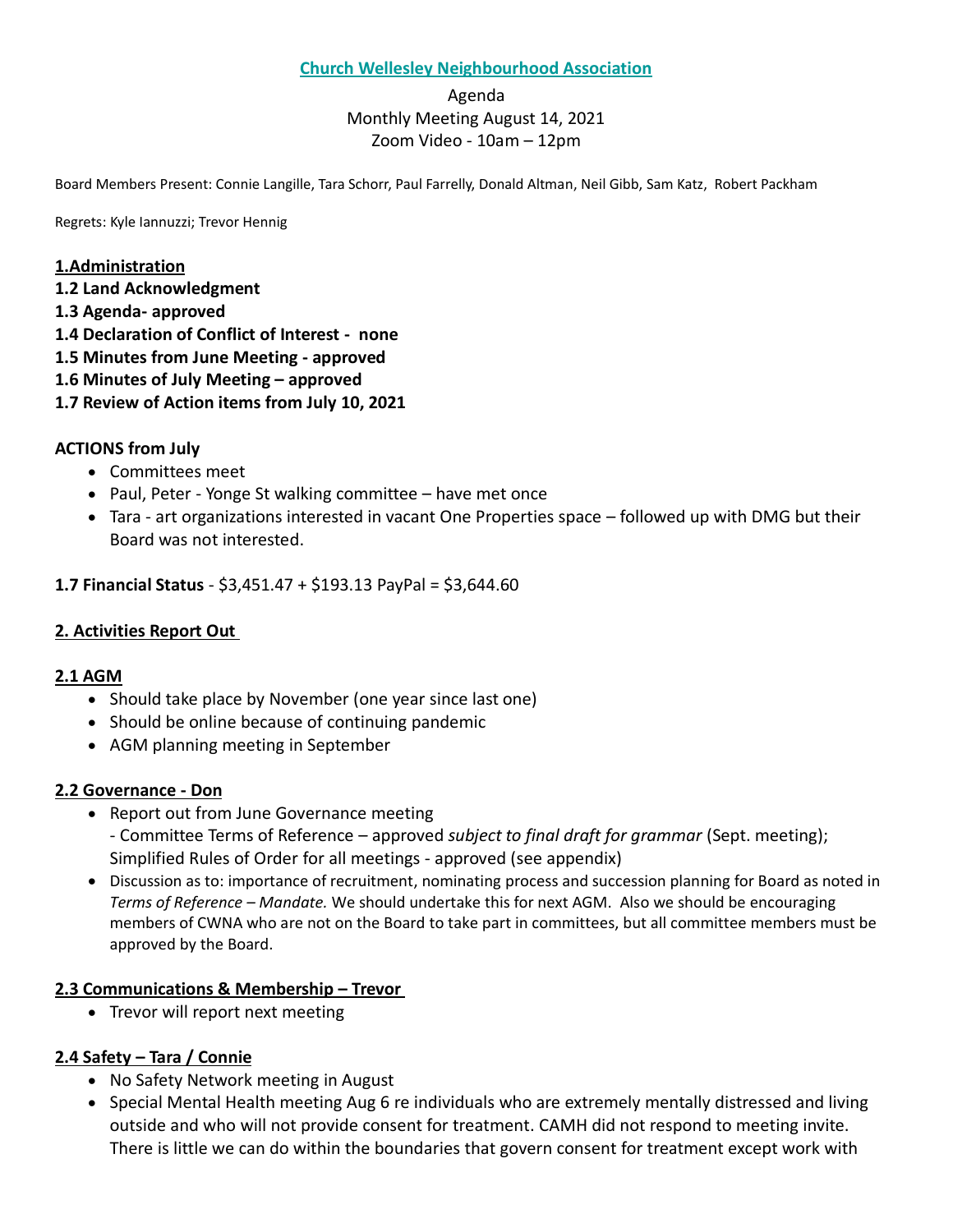levels of government to change the laws regarding consent.

• Here to Help Team – they are not uniformed so as to not alienate clientele but there has been some feedback that they should be more easily identifiable. Hours of operation is only daytime so far; Community Officers are also daytime, so there is a gap in this time of service overnight. - CWNA wants to provide information to the community about Here to Help, but we have so far not received up to date outreach materials from them.

# **2.5 Development & Heritage – Paul / Connie**

- Adam Wynne continues work on Heritage; he will be invited to next meeting to update
- One Properties: meeting re use of buildings while waiting for development; BIA is the main driver of need to animate the space. ONE will provide square footage of spaces. Old Rexall is not suitable for any use now. Several ideas were floated and ONE is generally amenable.
	- ONE will consider improving the frontage of the old KFC building on Wellesley.
	- Keeping Dapper Lane free of refuse is an ongoing challenge.
- Yonge St Buildings Committee point is to assess the state of each property north of Carlton (is there a business operating, does the building appear to be in good condition, ownership etc.)
- Nick's Sport Shop at Yonge / Dundonald is closed; for sale at \$13M.
- Development committee meeting to be held before next monthly meeting.

### **2.6 Toronto Police Service Communitee Consultation Committee LGBTQ2S+ - Connie**

- Report out from Aug 12th meeting
	- the minutes are ok to share after approval at following meeting
	- -- Gender Diversity Trans Inclusion project ongoing; upcoming Town Hall
	- -- RexPride (Rexdale) had their first Pride event; they get no funding from Toronto Pride but this may be because it is outside of Toronto Pride's organizational mandate.

### **2.7 KWT Meeting**

• 17 Aug meeting cancelled as there was nothing pressing

- Neil expressed disappointment that the issue of lack of signage for the Alexander / Church Street closure and subsequent traffic going the wrong direction down Alexander Place and Alexander Street was not considered for the meeting.

### **2.1 Placemaking - Connie**

- Friends of BH Park Tara will send email re founding meeting.
- Rainbow crosswalk additions map sent to Tyler; have not heard back
- BIA meeting Aug 9 report
	- Alexander Wood statue: working on process to remove
	- Church Street redesign: with Café TO businesses seem to be doing fine even though there is much less parking space
- Church Street redesign public meetings to be held in September; stakeholders are supposed to meet before then, tentatively Sept. 7 – two days before the public meeting; CWNA has had feedback ready to provide for many weeks, but no opportunity to present.
- Street sign branding Placemaking will meet again?
- Travellers' Way naming now at TTC and is moving forward
- Sunnybrook water access request is in process

# **4 Recap of Actions & Upcoming Events**

- PRIDE Information Meeting Aug 17
- CWNA exec September 18th., 10am